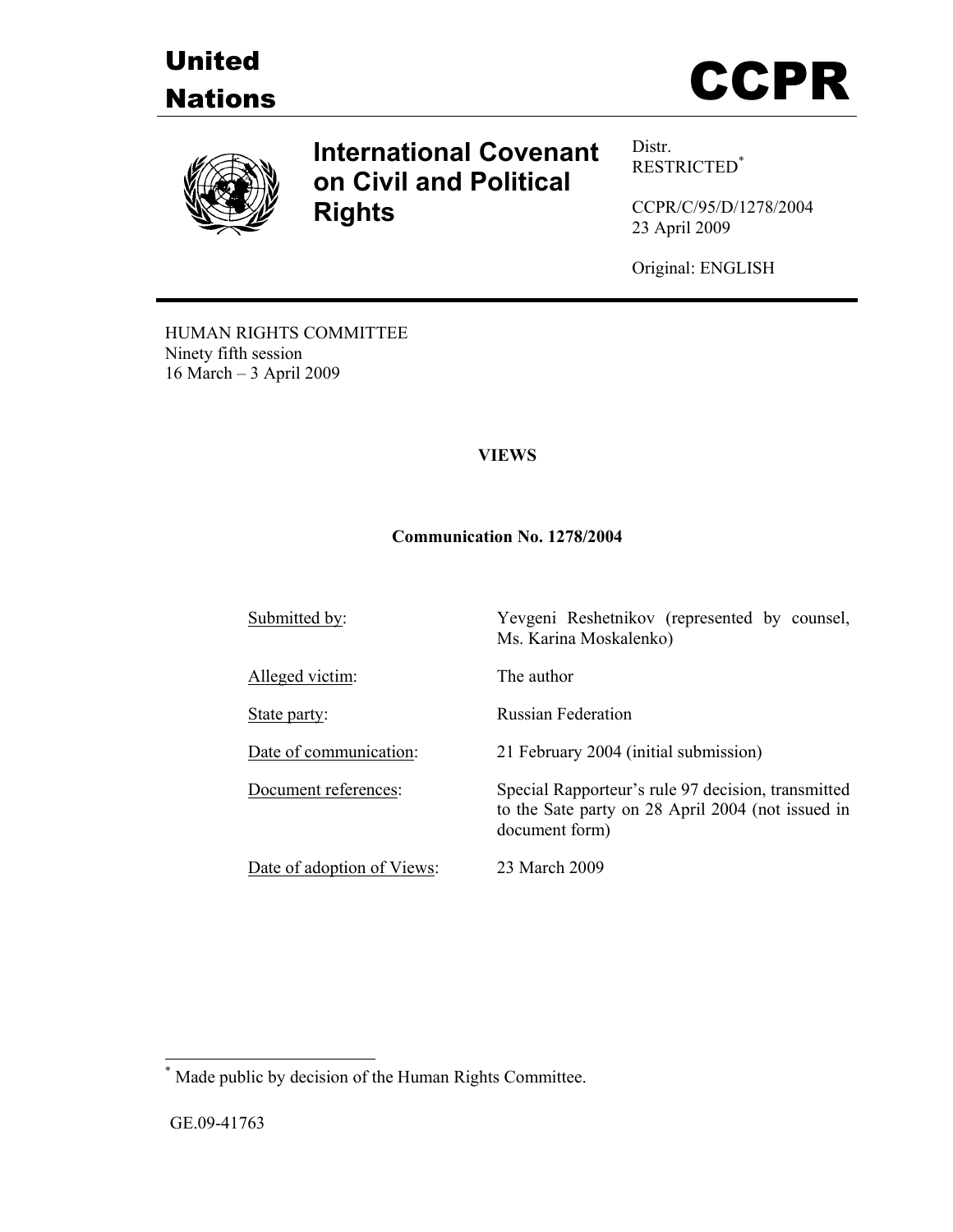*Subject matter:* Complainant's detention for attempted murder

 *Procedural issues:* Exhaustion of domestic remedies, lack of substantiation of claims

 *Substantive issues*: Arbitrariness of detention; unfair trial.

 *Articles of the Covenant:* 9, paragraph 2, paragraph 3, and paragraph 4; 14, paragraph 1, paragraph 2, and paragraph 3 (a).

 *Articles of the Optional Protocol:* 2; 3; 5 (2)(b)

 On 23 March 2009, the Human Rights Committee adopted the annexed text as the Committee's Views under article 5, paragraph 4, of the Optional Protocol in respect of communication No. 1278/2004.

[ANNEX]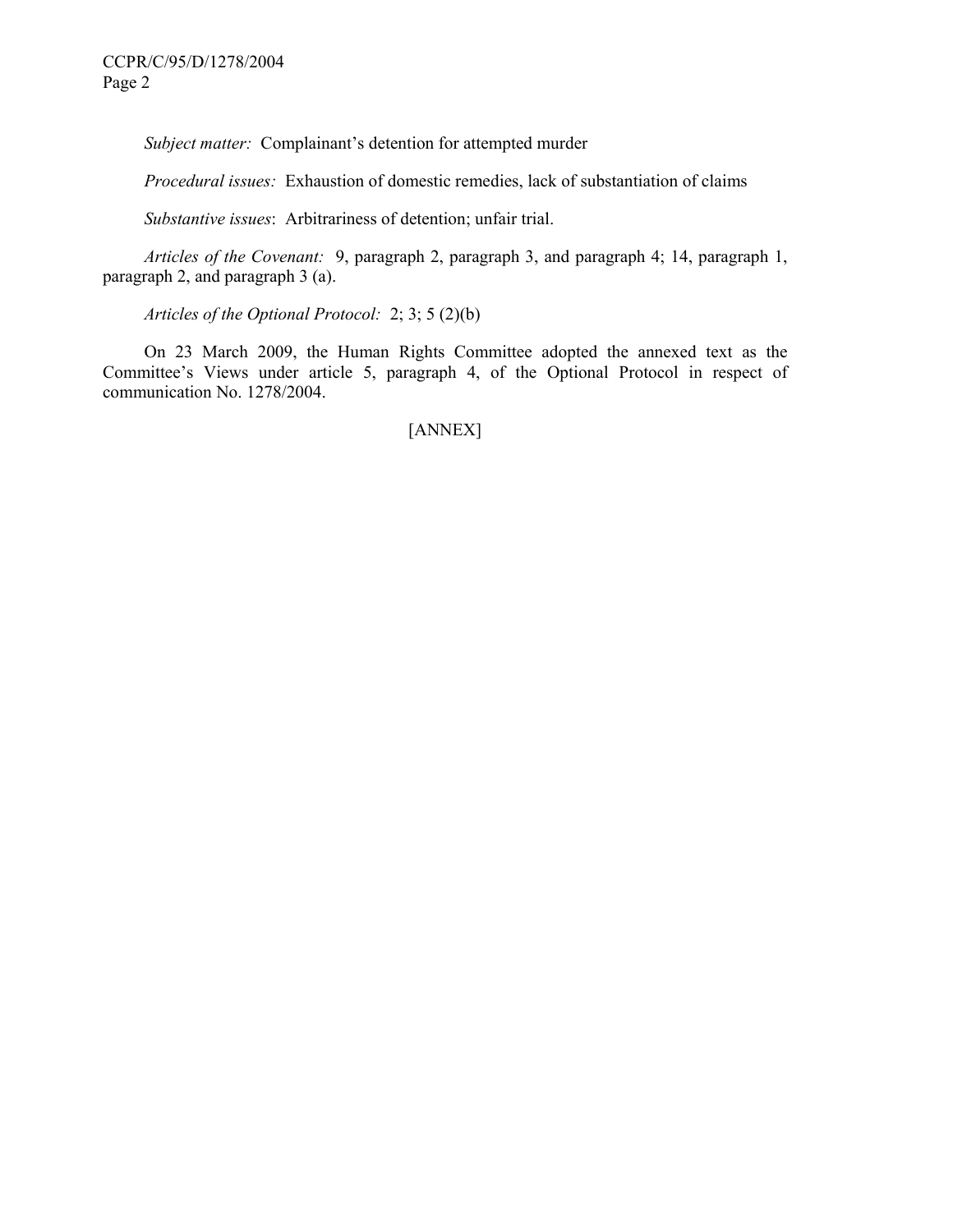CCPR/C/95/D/1278/2004 Page 3

#### **ANNEX**

Views of the Human Rights Committee under article 5, paragraph 4, of the Optional Protocol to the International Covenant on Civil and Political rights

Ninety-fifth session

concerning

# **Communication 1278/2004\*\***

| Submitted by:          | Yevgeni Reshetnikov (represented by counsel,<br>Ms. Karina Moskalenko) |
|------------------------|------------------------------------------------------------------------|
| Alleged victim:        | The author                                                             |
| State party:           | <b>Russian Federation</b>                                              |
| Date of communication: | 21 February 2004 (initial submission)                                  |

 The Human Rights Committee, established under article 28 of the International Covenant on Civil and Political Rights,

Meeting on 23 March 2009,

 Having concluded its consideration of communication No. 1278/2004, submitted to the Human Rights Committee on behalf of Mr. Yevgeni Reshetnikov under the Optional Protocol to the International Covenant on Civil and Political Rights,

 Having taken into account all written information made available to it by the author of the communication, and the State party,

Adopted the following;

 $\overline{a}$ 

#### **Views under article 5, paragraph 4, of the Optional Protocol**

1. The author of the communication is Mr. Yevgeni Reshetnikov, a Russian citizen, born in 1965, currently imprisoned in the Russian Federation. He claims to be a victim of violations by

<sup>\*\*</sup> The following members of the Committee participated in the examination of the present communication: Mr. Abdelfattah Amor, Mr. Prafullachandra Natwarlal Bhagwati, Mr. Ahmad Amin Fathalla, Mr. Yuji Iwasawa, Ms. Helen Keller, Mr. Lazhari Bouzid, Ms. Zonke Zanele Majodina, Ms. Iulia Antoanella Motoc, Mr. Michael O'Flaherty, Mr. José Luis Pérez Sanchez-Cerro, Mr. Rafael Rivas Posada, Sir Nigel Rodley, Mr. Fabian Omar Salvioli and Mr. Krister Thelin.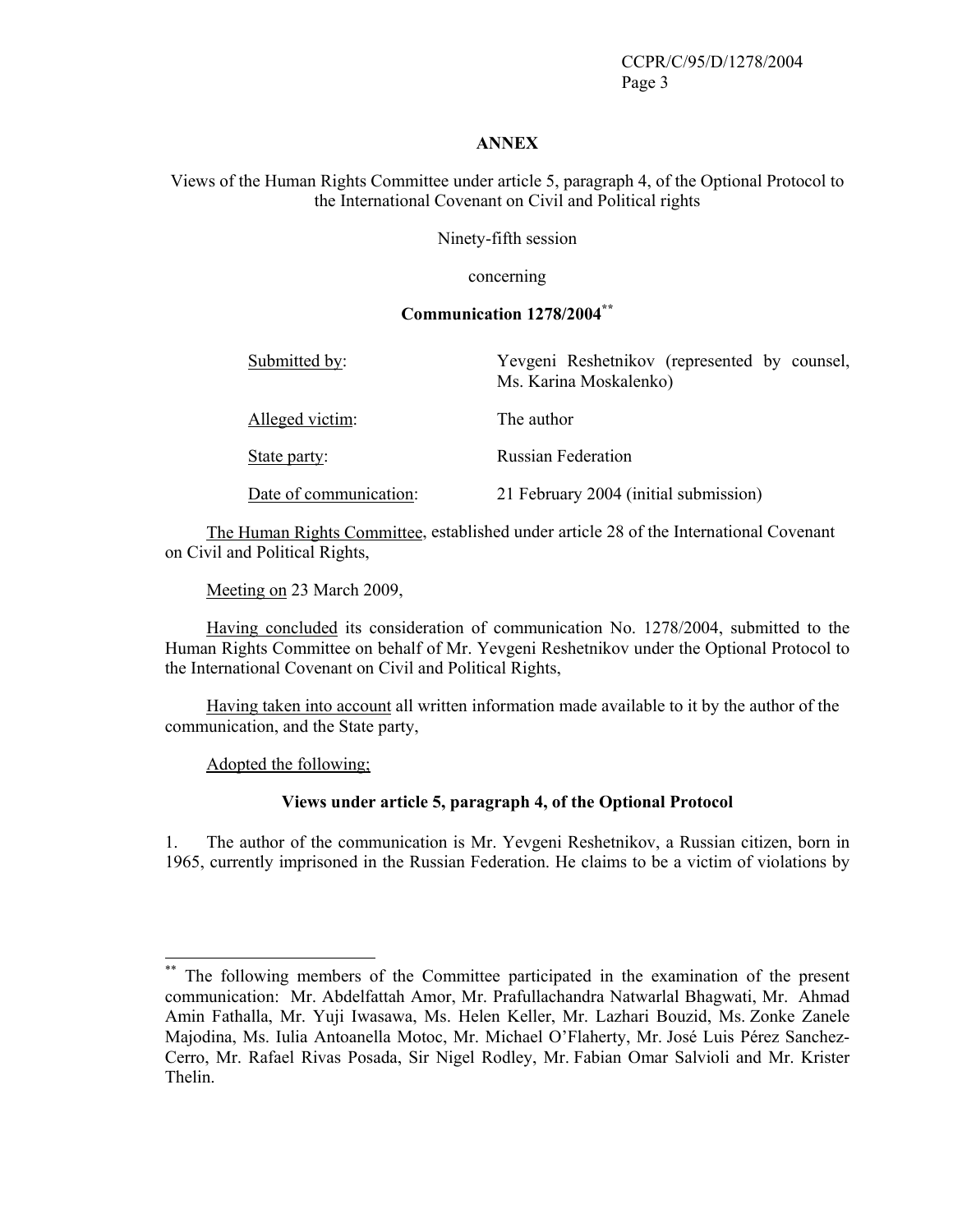the Russian Federation<sup>1</sup> of article 9, paragraphs 2, 3, and 4; and article 14, paragraphs 1, 2 and 3 (a), of the Covenant. He is represented by Ms. Karina Moskalenko.

# **The facts as presented by the author**

2.1 The author was arrested on 21 August 1999 in connection with an investigation into ammunition cartridges which the police discovered in his garage in Volgograd. On 24 August 1999, the prosecutor (prokuror) ordered that the author be remanded in custody. Under article 96 of the old Code of Criminal Procedure of the Russian Federation, in force at the time of the author's arrest, the prosecutor was responsible for endorsing or approving arrests.

2.2 The author states that, when he was questioned by the police, and for a period of six months following his arrest, he thought that he was under investigation only in relation to the ammunition cartridges found in his garage, and that he was unaware that he was in fact being investigated for attempted murder. He was finally charged with attempted murder on 14 February 2000. Only on that day was he advised that on the day of his arrest, 24 August 1999, an order had been issued for the investigation into his case to be joined to an investigation into the attempted murder of the manager of an oil company in Moscow in 1998.

2.3 On 16 September 1999, he was placed on an identification parade for the attempted murder. He was told that his participation in the parade was as a witness and not as a person accused of the crime in question. Accordingly, he was not entitled to have his lawyer present. He claims that the parade did not meet the legal requirements according to which the participants have to bear some resemblance. In fact, the other participants did not look like him. Some of them later admitted that the police had provided them with artificial beards in order to make them resemble the author, who did have a beard. Not knowing that he was under investigation for attempted murder, and without his lawyer present, he had no opportunity to file a complaint in that respect. As a result, the evidence obtained by the police through the parade was used to declare him guilty in first instance and was not challenged later on appeal.

2.4 On 13 November 2000, the author was sentenced to 11 years' imprisonment for attempted murder by the Moscow city court. He was acquitted of the charge of unlawfully possessing ammunition cartridges. On 17 January 2001, his appeal to the Supreme Court was dismissed, and a further appeal to the Presidium of the Supreme Court was dismissed on 15 August 2001.

# **The complaint**

3.1 The author claims that irregularities during the pre-trial detention, investigation and court proceedings constitute violations by the Russian Federation of article 9, paragraphs 2, 3, and 4, and article 14, paragraphs 1, 2, and 3 (a), of the Covenant.

3.2 He argues that his arrest was authorized by a prosecutor, and thus violated his right under article 9, paragraph 3, of the Covenant. He invokes the Committee's decision in Zheludkov v Ukraine, where the Committee concluded that the State party had not provided sufficient information showing that the prosecutor has the institutional objectivity and impartiality necessary to be considered an officer authorized to exercise judicial power within the meaning of

<sup>-</sup><sup>1</sup> The Optional Protocol came into force for the Russian Federation on 1 January 1992.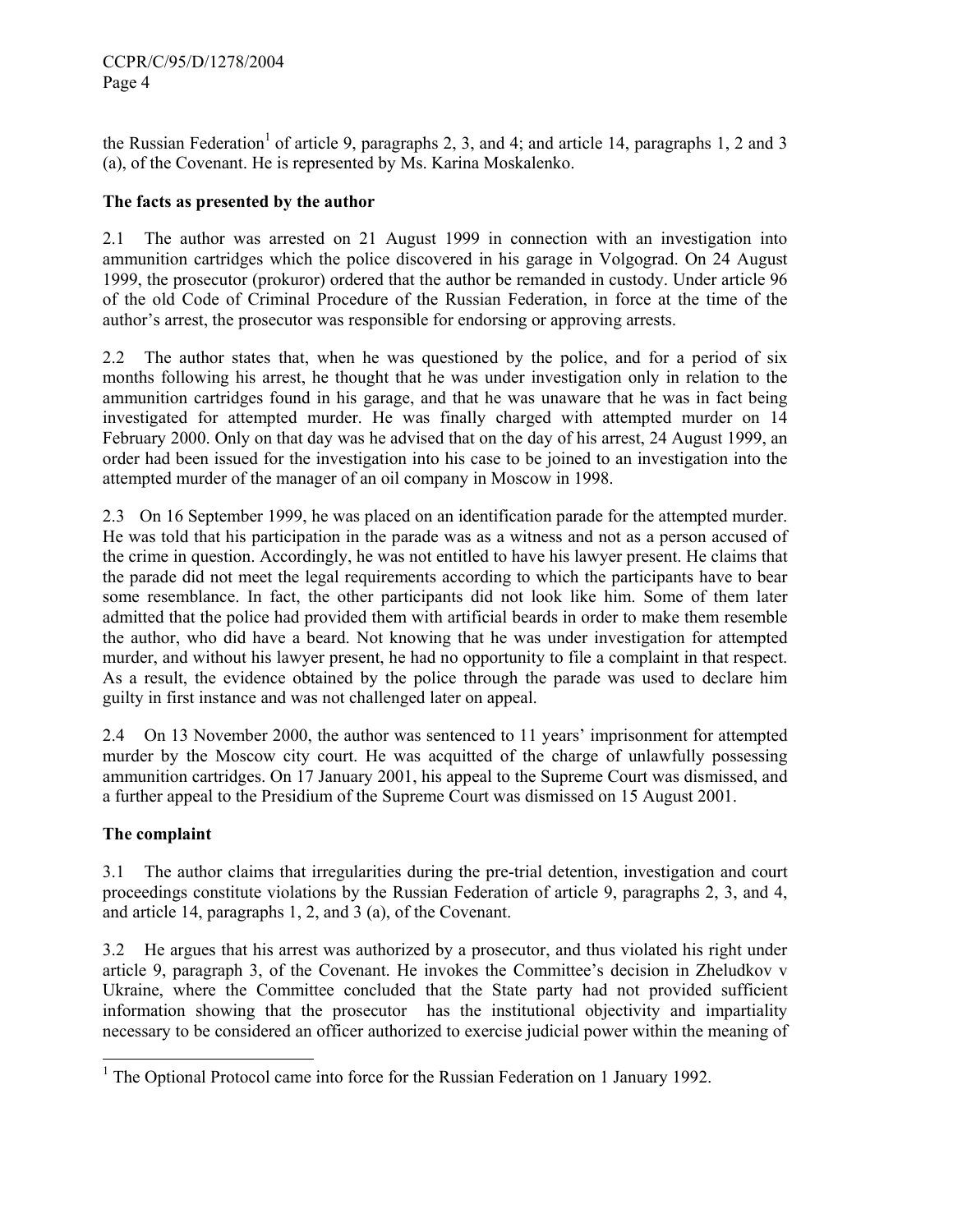article 9, paragraph 3, of the Covenant.<sup>2</sup> He adds that, in any event, he was not 'brought before' a prosecutor and contends that he was not informed of his right to appeal the prosecutor's decision to remand him in custody, and that his right under article 9, paragraph 4, of the Covenant was violated.

3.3 The author further claims that he was not informed of the reasons for his arrest for six months after his arrest and submits that this fact amounts to a violation of his rights under article 9, paragraph 2, and article 14 paragraph 3 (a), of the Covenant.

3.4 The author finally submits that the evidence relied on for his conviction was obtained through procedural violations during the identification parade. This is said to amount to a violation of his right to a fair trial under article 14, paragraph 1, of the Covenant.

#### **State party's observations on admissibility and merits**

4.1 On 7 October 2004, the State party provided information on the events that led to the arrest of the author as well as on details of the preliminary investigation and the court proceedings. It contends that the inquiry established that the author could have been involved in the crime of attempted murder of the manager of an oil company. It submits that the author was detained as a suspect for unlawful possession of a machine gun and other ammunition, as well as for attempted murder.

4.2 The State party refutes the author's arguments regarding the alleged violations in the composition of the identification parade. It acknowledges that there were differences in the age of those who participated in the parade. However, in compliance with articles 164 and 165 of the Criminal Procedure Code of the Russian Federation, they were of the same height, same body structure and were dressed similarly. The author participated in the parade as a witness as there was a suspicion that he could have committed a crime<sup>3</sup>. The State party notes that the participation of a lawyer in this process was not required, as the author did not have the status of a suspect or accused and he did not request the participation of a lawyer himself. The identification parade was conducted in accordance with the law. The State party adds that none of the participants of the identification parade, including the author, presented any complaints or comments regarding the alleged violations during the process.

4.3 The State party recalls that the author was detained for possession of ammunition cartridges found in his garage. The author read the detention protocol and was informed of his procedural rights and duties as a detainee. He entered a note in the protocol that he understood the reasons for his detention. In the protocol, which explained the status of a detainee, the author had entered a note that he did not need a lawyer and this was not due to lack of resources.

4.4 The State party contends that the arrest warrant was issued by the Prosecutor of Volgograd city in compliance with the Criminal Procedure Code then in force. This was an established practice in the Russian Federation until 1 July 2002. From this date onward, all such warrants are issued by court. The State party reiterates that at the end of preliminary investigation the author was given enough time to read the materials of his case in detail together with his lawyer.

<sup>&</sup>lt;sup>2</sup> Communication 726/1996, views adopted 29 October 2002, paragraph 8.3

<sup>&</sup>lt;sup>3</sup>This statement reflects the exact wording of the State party, which is wholly contradictory.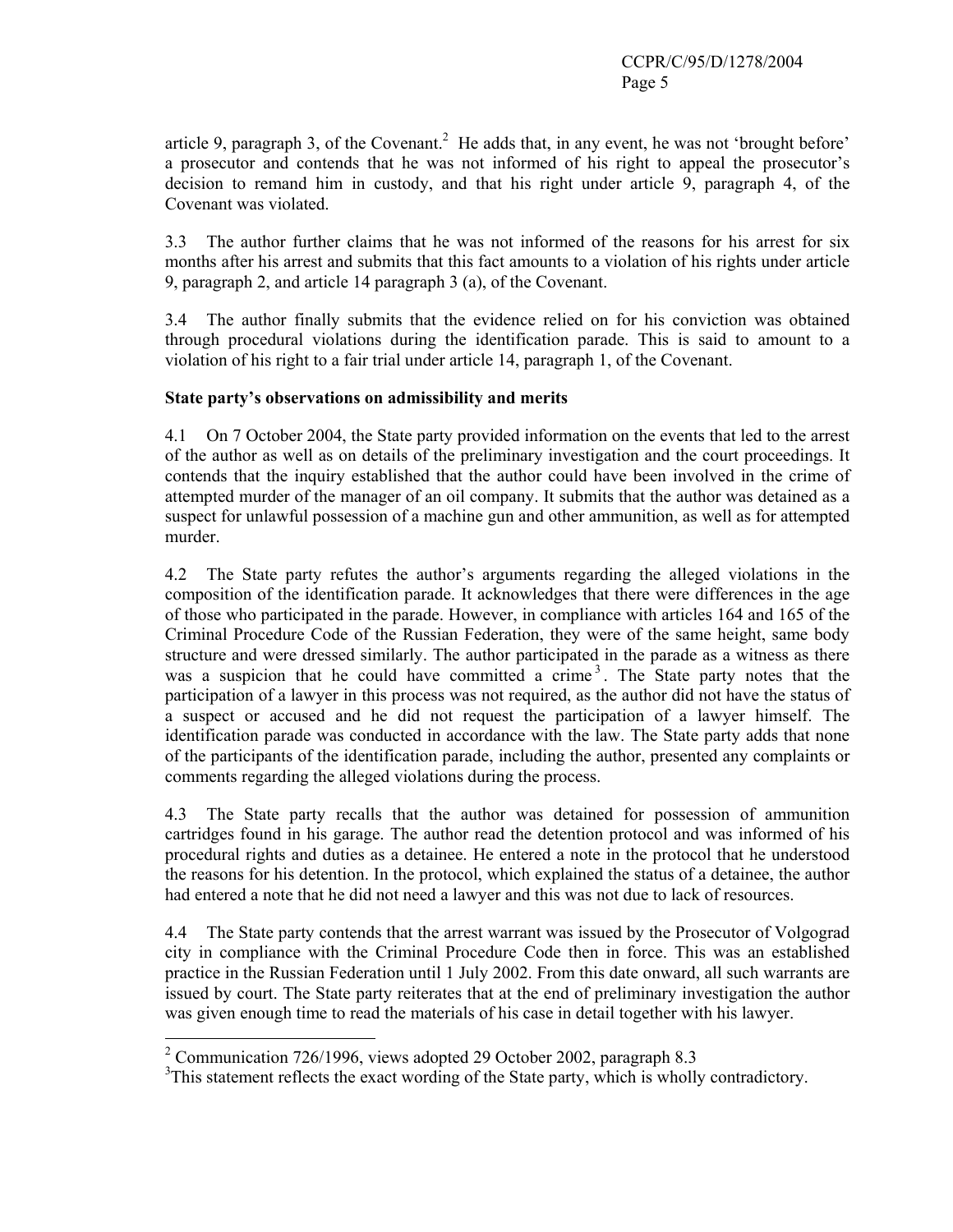4.5 The State party affirms that the case file does not contain any information about whether the decision to remand the author in custody was presented to the author and whether his right to appeal the decision to a court was explained to him.

4.6 The State party notes that the author did not invoke any procedural violations during the court proceedings either at first or at other instances, and such violations could not be established by the State party during the investigation.

# **Author's comments on State party's observations**

5.1 By letter of 17 June 2005, the author submits that the State party's observations are vague and imprecise. He notes the State party's statement that the "inquiry" established that he could have been involved in the crime of attempted murder of the manager, and claims that the State party did not specify what type of "inquiry" it refers to. He also refers to affirmations by the State party to the effect that he had been detained as a suspect on two criminal cases: unlawful possession of a machine gun and other ammunition and attempted murder. In reality, the author argues, he was detained under a completely different criminal case initiated as a result of finding only ammunition cartridges in his garage.

5.2 On the State party's observation in relations to the composition of the identification parade, the author submits that the State party itself confirmed that the age difference between the author and one of the persons on the parade, was 12 years. The State party did not refute the fact that participants on the parade wore artificial beards.

5.3 The author reiterates that he was intentionally misled about his status as a detainee. According to Russian law, a witness is informed about his/her criminal liability for refusing to give testimony or for giving false testimony, while a suspect or accused does not incur such responsibility. Russian law does not require the participation of a lawyer for a witness. The author was interrogated as a witness, but then he was identified as a suspect. In reality, the author claims, the investigators already suspected the author for having committed a crime and kept him in custody.

5.4 The author submits that during the additional reconstruction of the crime scene on 17 September 1999, investigators discovered the damages on the wall and found bullets. This occurred almost one year after the initial examination, which took place on 25 November 1998, when nothing had been found.

5.5 On the argument of the State party related to the decision to remand the author in custody, the author reiterates his initial explanations. He contends that the State party implicitly acknowledged that he was not informed of the decision to remand him in custody by stating that there was no information in the case file that the author was informed about the decision.

5.6 The author adds that the State party omitted the fact that when he read the charges, he made a statement to the effect that he required services of a lawyer and wanted that his interests were represented by his lawyer, Mr. Patskov.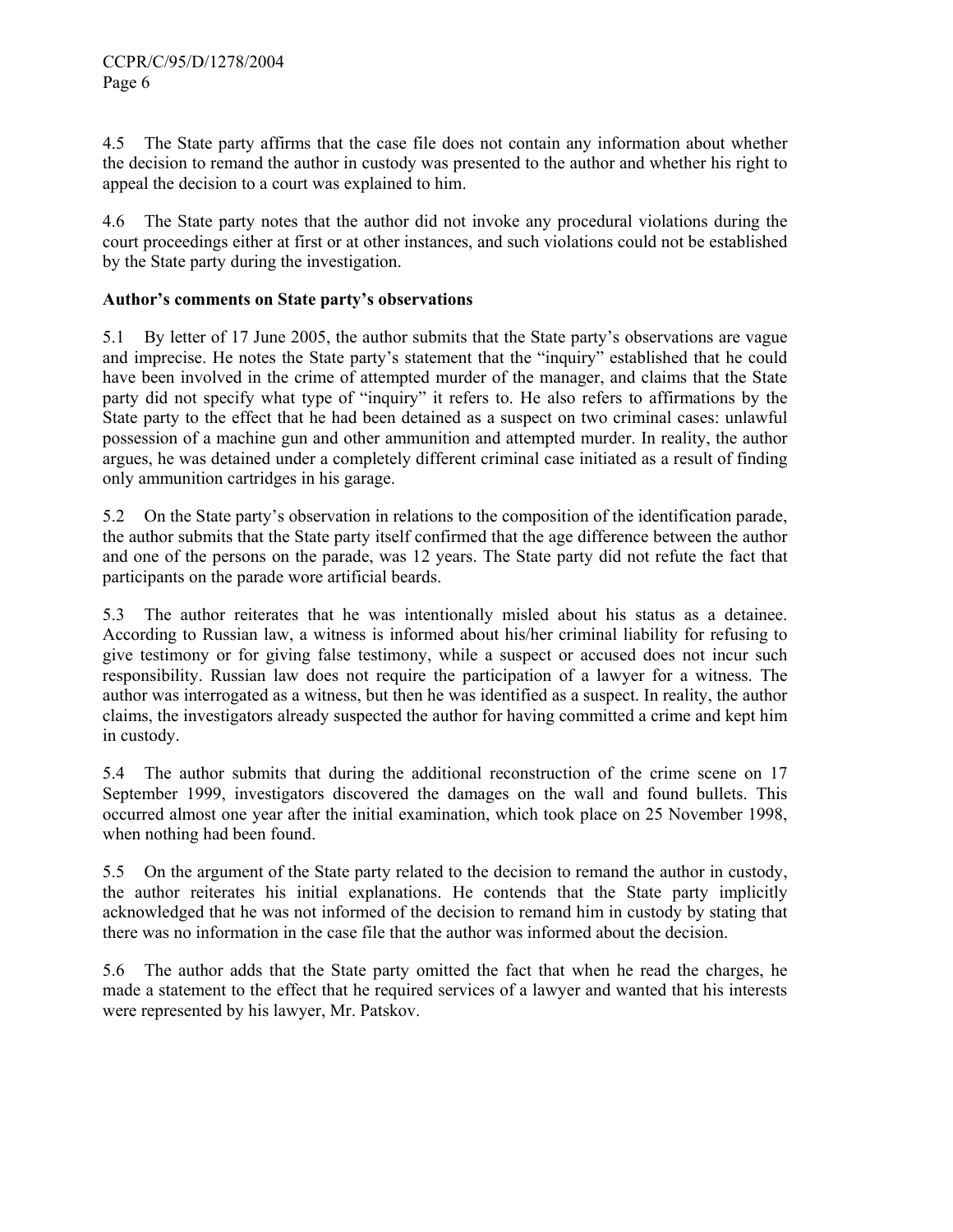#### **Additional State party's observations on admissibility and merits**

6.1 On 23 November 2005, the State party submitted its additional observations, where it reiterates its statements in its previous submission that the author was found guilty based on the identification made by the manager of an oil company, witnesses as well as the conclusions of ballistic experts and others. The State party recalls that all the evidence was thoroughly evaluated by courts in compliance with the laws. The author availed himself of the services of his defence lawyer throughout the preliminary investigation and the court proceedings. There were no violations of criminal procedure provisions.

6.2 The case was considered on cassation by the Supreme Court and the Presidium of the Supreme Court, under the supervisory review mechanism. As such, the State party concedes that the author has exhausted all domestic remedies.

6.3 The State party submits that the allegations of the author under articles 9 and 14 of the Covenant should be declared inadmissible for lack of substantiation.

# **Consideration of admissibility**

7.1 Before considering any claim contained in a communication, the Human Rights Committee must, in accordance with rule 93 of its rules of procedure, decide whether or not the case is admissible under the Optional Protocol to the Covenant.

7.2 The Committee has ascertained, as required under article 5, paragraph 2, of the Optional Protocol, that the same matter is not being examined under another procedure of international investigation or settlement and notes that the State party did not contest that domestic remedies in the present communication have been exhausted.

7.3 In relation to the alleged violation of article 9, paragraph 2, and article 14, paragraph 3 (a), the Committee notes the author's claim that he was not presented with the decision to remand him in custody and that for six months after his arrest, he was unaware that he was under investigation for attempted murder. It also notes the State party's argument that the author did not complain in court that his detention was illegal or ungrounded and unreasonably prolonged. The Committee notes that the author has not refuted this argument of the State party. In the circumstances, the Committee considers that this part of the communication is insufficiently substantiated, for purposes of admissibility, and declares it inadmissible under article 2 of the Optional Protocol.

7.4 The Committee notes the author's allegation that he was not informed of his right to appeal the prosecutor's decision to remand him in custody. The author does not however provide, nor does the case file contain information to this effect that he ever addressed this specific claim to the State party authorities. In the absence of any other information, the Committee concludes that this part of the communication is insufficiently substantiated, for purposes of admissibility, and is therefore inadmissible under article 2, of the Optional Protocol.

7.5 The Committee notes the author's allegations under article 14, paragraph 1, that his trial was unfair and biased as the sentence was based on the evidence obtained with procedural violations. The Committee also notes the State party's position refuting this claim as not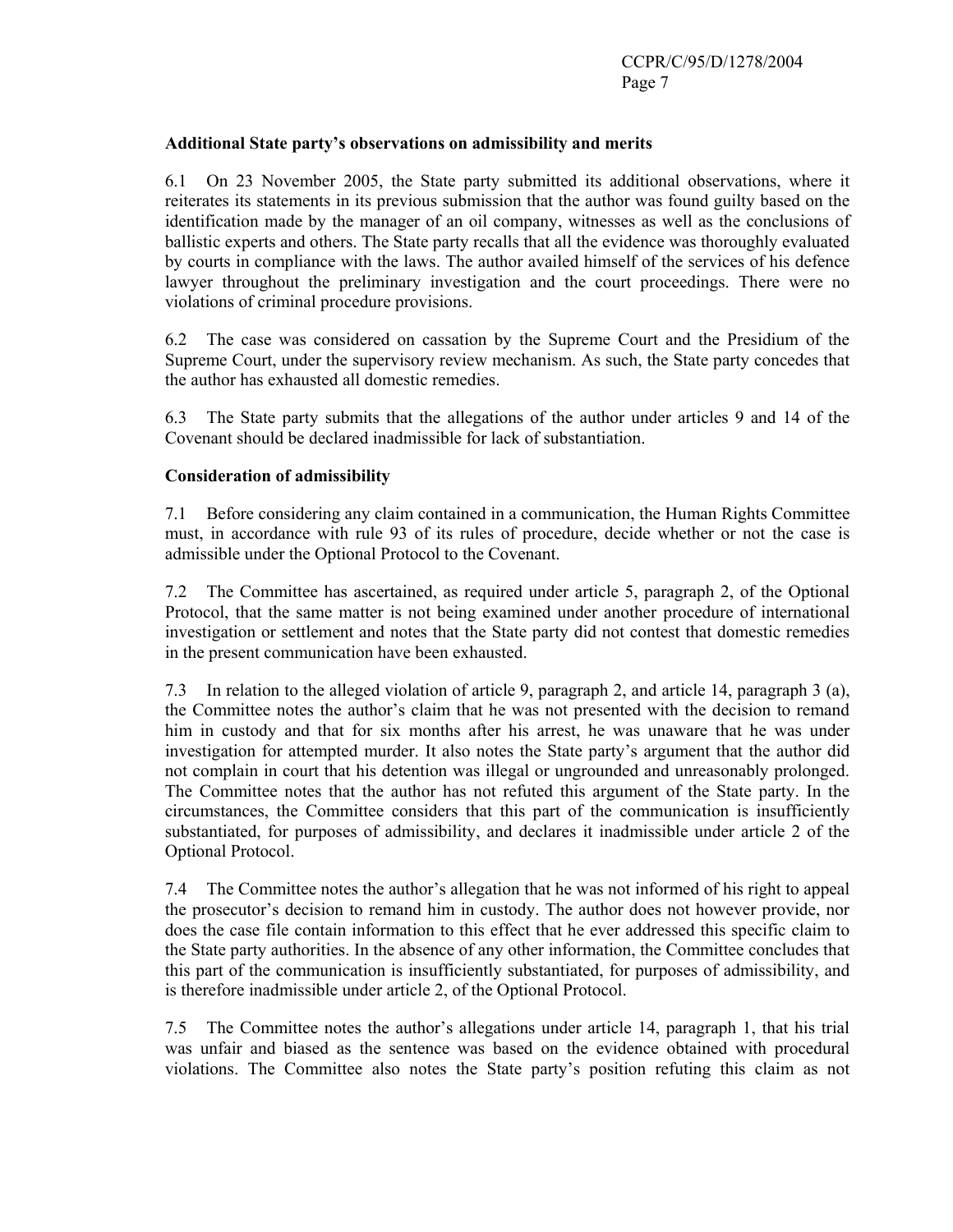sufficiently corroborated. It further notes that the author's allegations relate to the evaluation of evidences and reiterates that it is generally for the appellate courts of States parties to the Covenant to evaluate facts and evidence in a particular case, unless it can be ascertained that the evaluation was clearly arbitrary or amounted to a denial of justice.<sup>4</sup> The material before the Committee does not show that the trial indeed suffered from such defects. Accordingly, this part of the communication is inadmissible as incompatible with the provisions of the Covenant, pursuant to article 2 of the Optional Protocol.

7.6 On the alleged violation of article 14, paragraph 2, the Committee notes that the author has not corroborated this claim in any manner. Therefore, he has failed to substantiate his claims. In the absence of any further information, the Committee decides that this part of the communication is inadmissible under article 2 of the Optional Protocol.

7.7 The Committee notes the author's claim that the arrest warrant was issued by a prosecutor contrary to the provisions of article 9, paragraph 3, of the Covenant. This claim was uncontested by the State party. Accordingly, the Committee declares this part of the communication admissible, as raising issues under article 9, paragraph 3, of the Covenant.

#### **Consideration on the merits**

8.1 The Human Rights Committee has considered the communication in light of all the information made available to it by the parties as provided for under article 5, paragraph 1, of the Optional Protocol.

8.2 The Committee notes that in the present case, the author claims that he was arrested and placed in custody by decision of a prosecutor. The State party has not refuted this, and has explained that this was done in accordance with the law then into force. The Committee notes that the State party has not provided sufficient information, showing that the prosecutor had the institutional objectivity and impartiality necessary to be considered an "officer authorized to exercise judicial power" within the meaning of article 9, paragraph 3, of the Covenant. In the circumstances, the Committee concludes that the facts as submitted reveal a violation of the author's rights under paragraph 3 of article 9 of the Covenant.

9. The Human Rights Committee, acting under article 5, paragraph 4, of the Optional Protocol, is of the view that the facts before it disclose a violation of article 9, paragraph 3, of the International Covenant on Civil and Political Rights.

10. In accordance with article 2, paragraph 3 (a), of the Covenant, the State party is under an obligation to provide the author with an effective remedy, including appropriate compensation. The Committee reiterates that the State party should ensure that all persons enjoy both equality before the law and equal protection of the law.

11. Bearing in mind that, by becoming a party to the Optional Protocol, the State party has recognized the competence of the Committee to determine whether there has been a violation of the Covenant or not, and that, pursuant to article 2 of the Covenant, the State party has

 4 See inter alia, Communication No. 541/1993, Errol Simms v. Jamaica, inadmissibility decision adopted on 3 April 1995, paragraph 6.2.